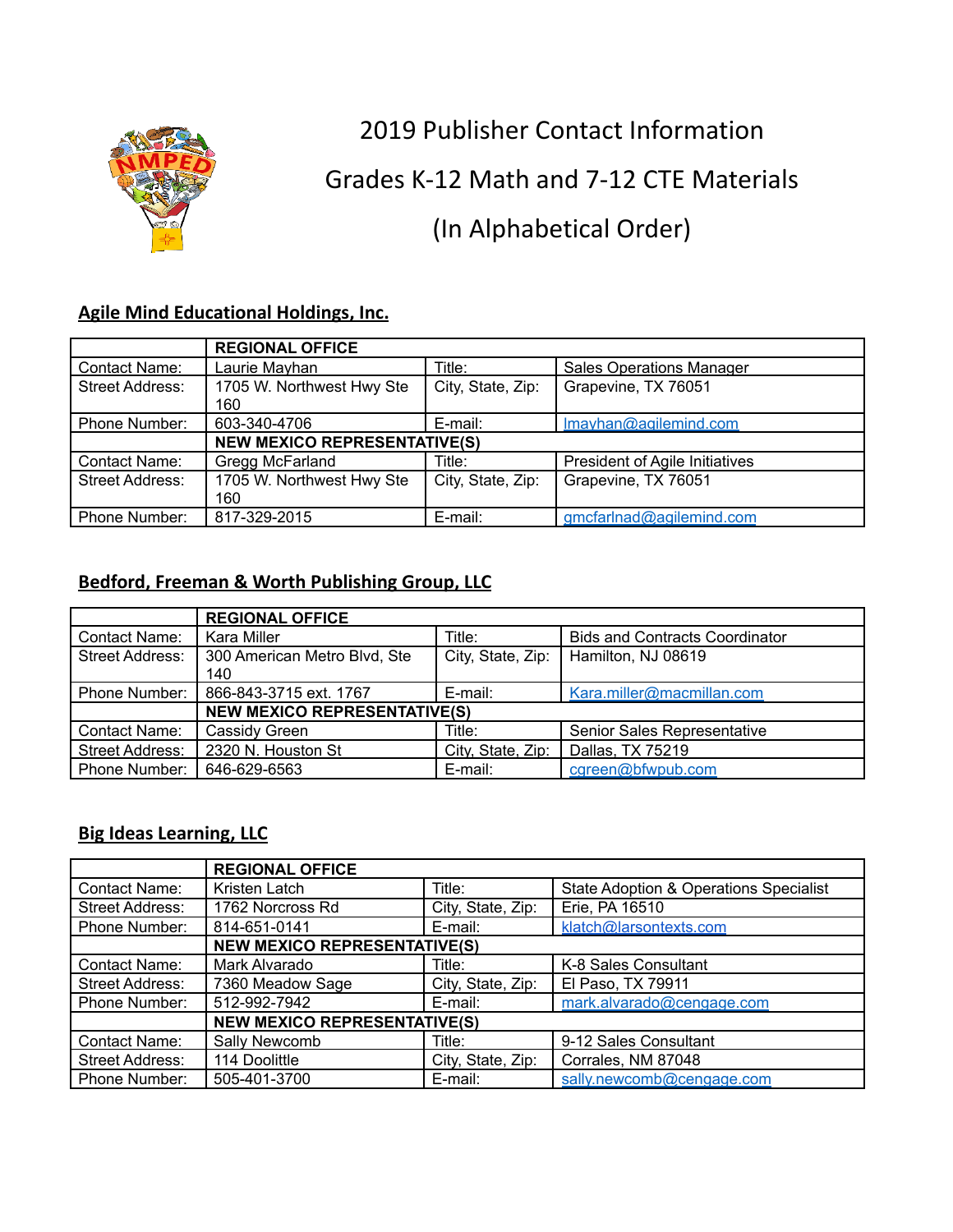### **CEV Multimedia, Ltd.**

|                        | <b>REGIONAL OFFICE</b>              |                   |                                    |
|------------------------|-------------------------------------|-------------------|------------------------------------|
| Contact Name:          | Clayton Franklin                    | Title:            | VP of Brand Management             |
| <b>Street Address:</b> | 1020 SE Loop 289                    | City, State, Zip: | Lubbock, TX 79404                  |
| Phone Number:          | 806-745-8820 ext. 714               | E-mail:           | clayton.franklin@cevmultimedia.com |
|                        | <b>NEW MEXICO REPRESENTATIVE(S)</b> |                   |                                    |
| <b>Contact Name:</b>   | Eddie Puckett                       | Title:            | <b>Territory Manager</b>           |
| <b>Street Address:</b> | 1020 SE Loop 289                    | City, State, Zip: | Lubbock, TX 79404                  |
| Phone Number:          | 800-922-9965                        | E-mail:           | eddie.puckett@cevmulitimedia.com   |

#### **Carnegie Learning, Inc.**

|                        | <b>REGIONAL OFFICE</b>              |                   |                                  |
|------------------------|-------------------------------------|-------------------|----------------------------------|
| Contact Name:          | Josh Ream                           | Title:            | <b>State Adoption Specialist</b> |
| <b>Street Address:</b> | 501 Grant St Ste 1075               | City, State, Zip: | Pittsburgh, PA 15219             |
| Phone Number:          | 412-676-6628                        | E-mail:           | jream@carnegielearning.com       |
|                        | <b>NEW MEXICO REPRESENTATIVE(S)</b> |                   |                                  |
| Contact Name:          | Erica Bearman                       | Title:            | <b>Account Executive</b>         |
| Street Address:        | 501 Grant St Ste 1075               | City, State, Zip: | Pittsburgh, PA 15219             |
| <b>Phone Number:</b>   | 505-250-7426                        | E-mail:           | ebearman@carneqielearning.com    |

# **Carolina Biological Supply Company**

|                        | <b>REGIONAL OFFICE</b>              |                   |                                |
|------------------------|-------------------------------------|-------------------|--------------------------------|
| Contact Name:          | Jennifer Black                      | Title:            | Director of Product Management |
| <b>Street Address:</b> | 2700 York Road                      | City, State, Zip: | Burlington, NC 27215           |
| Phone Number:          | 336-586-6228                        | E-mail:           | jen.black@carolina.com         |
|                        | <b>NEW MEXICO REPRESENTATIVE(S)</b> |                   |                                |
| Contact Name:          | Jennifer Black                      | Title:            | Director of Product Management |
| <b>Street Address:</b> | 2700 York Road                      | City, State, Zip: | Burlington, NC 27215           |
| Phone Number:          | 336-586-6228                        | E-mail:           | ien.black@carolina.com         |

### **Carpenters International Training Fund**

|                        | <b>REGIONAL OFFICE</b>              |                   |                               |
|------------------------|-------------------------------------|-------------------|-------------------------------|
| Contact Name:          | Michael LaBruno                     | Title:            | <b>Outreach Specialist</b>    |
| <b>Street Address:</b> | 8595 Miralani Dr                    | City, State, Zip: | San Diego, CA 92126           |
| Phone Number:          | 858-880-8683                        | E-mail:           | mlabruno@swcarpenters.org     |
|                        | <b>NEW MEXICO REPRESENTATIVE(S)</b> |                   |                               |
| Contact Name:          | Brian Tremko                        | Title:            | <b>Special Representative</b> |
| <b>Street Address:</b> | 3900 Pan American Frwy NE           | City, State, Zip: | Albuquerque, NM 87107         |
| Phone Number:          | 505-716-9001                        | E-mail:           | btremko@swcarpenters.org      |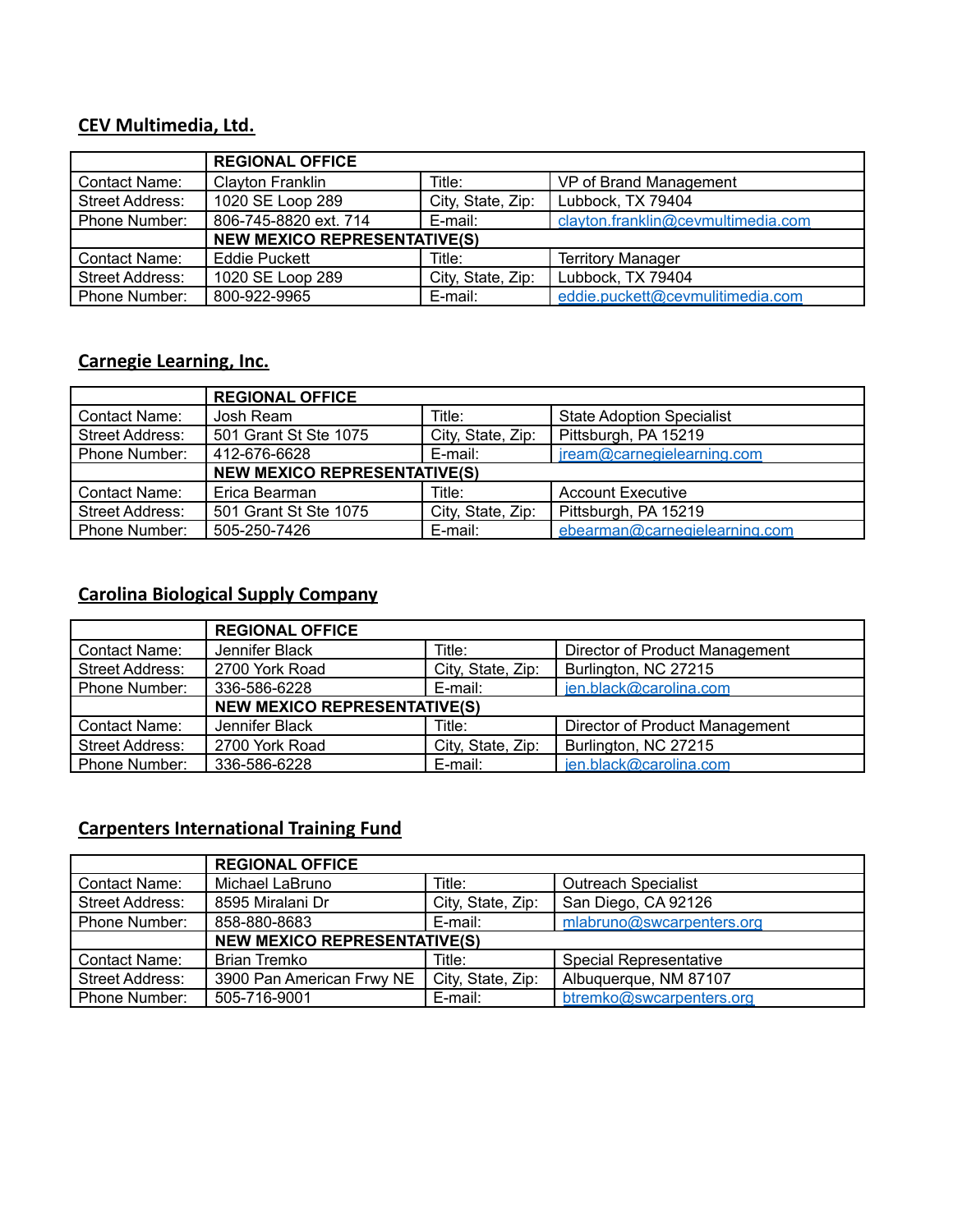### **Cengage Learning, Inc.**

|                        | <b>REGIONAL OFFICE</b>              |                   |                             |
|------------------------|-------------------------------------|-------------------|-----------------------------|
| Contact Name:          | Nancy Fite                          | Title:            | <b>Bid Specialist</b>       |
| Street Address:        | 5191 Natorp Blvd                    | City, State, Zip: | Mason, OH 45040             |
| Phone Number:          | 800-543-0487 ext. 11510             | E-mail:           | nancy.fite@cengage.com      |
|                        | <b>NEW MEXICO REPRESENTATIVE(S)</b> |                   |                             |
| Contact Name:          | Sally Newcomb                       | Title:            | Sr. Sales Consultant (9-12) |
| Street Address:        | 114 Doolittle                       | City, State, Zip: | Corrales, NM 87048          |
| Phone Number:          | 505-401-3700                        | E-mail:           | Sally.newcomb@cengage.com   |
|                        | <b>NEW MEXICO REPRESENTATIVE(S)</b> |                   |                             |
| Contact Name:          | Mark Alvarado                       | Title:            | Sales Consultant (K-8)      |
| <b>Street Address:</b> | 7360 Meadow Sage                    | City, State, Zip: | El Paso, TX 79911           |
| Phone Number:          | 512-992-7942                        | E-mail:           | Mark.alvarado@cengage.com   |

### **Certiport, a business of NCS Pearson, Inc.**

|                        | <b>REGIONAL OFFICE</b>              |                   |                           |
|------------------------|-------------------------------------|-------------------|---------------------------|
| Contact Name:          | Janette Sayer                       | Title:            | <b>Territory Manager</b>  |
| <b>Street Address:</b> | 1276 S 820 E #200                   | City, State, Zip: | American Fork, UT 84003   |
| Phone Number:          | 801-847-3158                        | E-mail:           | janette.sayer@pearson.com |
|                        | <b>NEW MEXICO REPRESENTATIVE(S)</b> |                   |                           |
| Contact Name:          | Janette Sayer                       | Title:            | <b>Territory Manager</b>  |
| <b>Street Address:</b> | 1276 S 820 E #200                   | City, State, Zip: | American Fork, UT 84003   |
| Phone Number:          | 801-847-3158                        | E-mail:           | janette.saver@pearson.com |

### **Curriculum Associates, LLC**

|                        | <b>REGIONAL OFFICE</b>              |                   |                                     |  |
|------------------------|-------------------------------------|-------------------|-------------------------------------|--|
| Contact Name:          | Jackie Sullivan                     | Title:            | Senior Project Manager, Bids &      |  |
|                        |                                     |                   | Proposals                           |  |
| <b>Street Address:</b> | 153 Rangeway Road                   | City, State, Zip: | North Billerica, MA 01862           |  |
| Phone Number:          | 978-313-1315                        | E-mail:           | RFSs@cain.com                       |  |
|                        | <b>NEW MEXICO REPRESENTATIVE(S)</b> |                   |                                     |  |
| Contact Name:          | Robin McMath                        | Title:            | <b>Educational Sales Consultant</b> |  |
| <b>Street Address:</b> | 9318 W. White Feather Lane          | City, State, Zip: | Peoria, AZ 85383                    |  |
| Phone Number:          | 480-272-0491                        | E-mail:           | rmcmath@cainc.com                   |  |

### **Dreambox Learning, Inc.**

|                        | <b>REGIONAL OFFICE</b>                 |                   |                               |
|------------------------|----------------------------------------|-------------------|-------------------------------|
| Contact Name:          | Damon Neiser                           | Title:            | <b>Sales Director</b>         |
| <b>Street Address:</b> | 600 108 <sup>th</sup> Ave NE Suite 805 | City, State, Zip: | Bellevue, WA 98004            |
| <b>Phone Number:</b>   | 1-877-451-7845                         | E-mail:           | damonn@dreambox.com           |
|                        | <b>NEW MEXICO REPRESENTATIVE(S)</b>    |                   |                               |
| Contact Name:          | <b>Morris Williams</b>                 | Title:            | Sr. District Partner Manager  |
| <b>Street Address:</b> | 600 108 <sup>th</sup> Ave NE Suite 805 | City, State, Zip: | Bellevue, WA 98004            |
| Phone Number:          | 1-877-451-7845                         | E-mail:           | Morris. Williams@DreamBox.com |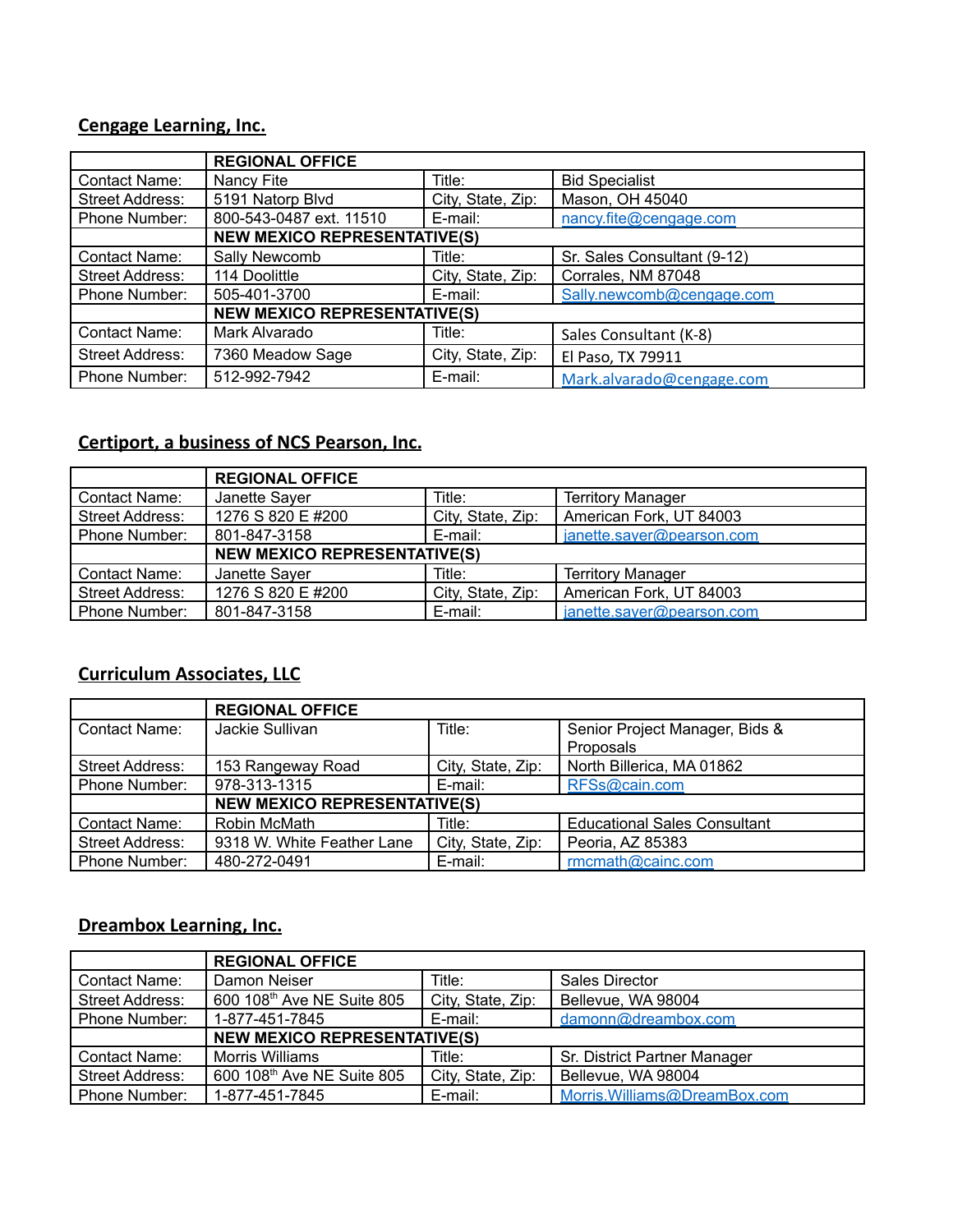### **EMC Publishing, LLC, a Division of Carnegie Learning, Inc.**

|                        | <b>REGIONAL OFFICE</b>              |                   |                               |
|------------------------|-------------------------------------|-------------------|-------------------------------|
| Contact Name:          | Renee Pait                          | Title:            | <b>Bids/Contracts Manager</b> |
| <b>Street Address:</b> | 875 Montreal Way                    | City, State, Zip: | St. Paul, MN 55102            |
| <b>Phone Number:</b>   | 575-446-6525                        | E-mail:           | rpait@emcp.com                |
|                        | <b>NEW MEXICO REPRESENTATIVE(S)</b> |                   |                               |
| <b>Contact Name:</b>   | Erica Bearman                       | Title:            | <b>Account Executive</b>      |
| <b>Street Address:</b> |                                     | City, State, Zip: | Albuquerque, NM               |
| <b>Phone Number:</b>   | 505-250-7426                        | E-mail:           | ebearman@emcp.com             |
|                        |                                     |                   | ebearman@carnegielearning.com |

### **Explore Learning, LLC**

|                        | <b>REGIONAL OFFICE</b>              |                   |                                   |
|------------------------|-------------------------------------|-------------------|-----------------------------------|
| Contact Name:          | Amy Otis                            | Title:            | Director, Bids and Contracts      |
| Street Address:        | 17855 Dallas Prkwy, Suite<br>400    | City, State, Zip: | Dallas, TX                        |
| <b>Phone Number:</b>   | 720-494-4120                        | E-mail:           | Amv.otis@cambiumlearning.com      |
|                        | <b>NEW MEXICO REPRESENTATIVE(S)</b> |                   |                                   |
| Contact Name:          | Ashley Hefner                       | Title:            | <b>Account Executive</b>          |
| <b>Street Address:</b> | 110 Avon St, Suite 300              | City, State, Zip: | Charlottesville, VA 22902         |
| Phone Number:          | 866-882-4141 ext. 316               | E-mail:           | Ashley.hefner@explorelearning.com |

# **Great Minds, LLC**

|                        | <b>REGIONAL OFFICE</b>              |                   |                                 |
|------------------------|-------------------------------------|-------------------|---------------------------------|
| Contact Name:          | Paula Tucker                        | Title:            | Proposal Coordinator            |
| <b>Street Address:</b> | 55 M Street SE Suite 340            | City, State, Zip: | Washington, D.C. 20003          |
| Phone Number:          | 240-821-8333                        | E-mail:           | paula.tucker@greatminds.org     |
|                        | <b>NEW MEXICO REPRESENTATIVE(S)</b> |                   |                                 |
| Contact Name:          | Amy Allen                           | Title:            | <b>Central Regional Manager</b> |
| Street Address:        | 55 M Street SE Suite 340            | City, State, Zip: | Washington, D.C. 20003          |
| Phone Number:          | 202-223-1854                        | E-mail:           | amy.allen@greatminds.org        |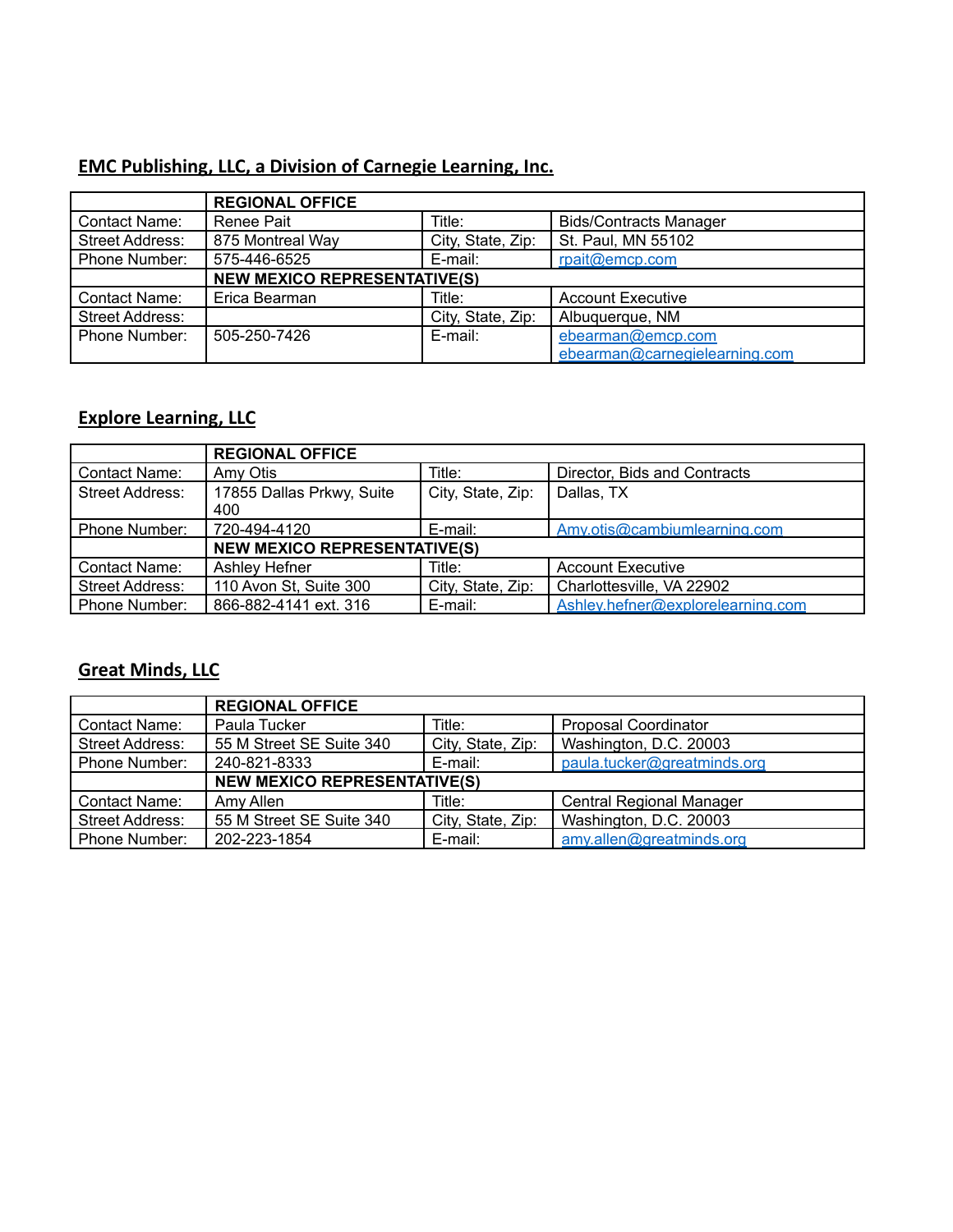# **Goodheart-Willcox Company, Inc.**

|                        | <b>REGIONAL OFFICE</b>              |                   |                               |
|------------------------|-------------------------------------|-------------------|-------------------------------|
| Contact Name:          | Jennifer Selby                      | Title:            | <b>Contract Sales Manager</b> |
| <b>Street Address:</b> | 18604 West Creek Dr                 | City, State, Zip: | Tinley Park, IL 60477-6243    |
| Phone Number:          | 708-864-3015 x388                   | E-mail:           | jselby@g-w.com                |
|                        | <b>NEW MEXICO REPRESENTATIVE(S)</b> |                   |                               |
| Contact Name:          | <b>Kelly Emanuel</b>                | Title:            | <b>Education Consultant</b>   |
| Street Address:        | 18604 West Creek Dr                 | City, State, Zip: | Tinley Park, IL 60477-6243    |
| Phone Number:          | 708-738-4858                        | E-mail:           | kemanuel@q-w.com              |
|                        | <b>WESTERN REGIONAL MANAGER</b>     |                   |                               |
| Contact Name:          | Theresa Thompson                    | Title:            | Western Regional Manager      |
| Street Address:        | 18604 West Creek Dr                 | City, State, Zip: | Tinley Park, IL 60477-6243    |
| Phone Number:          | 708-929-2010                        | E-mail:           | tthompson@q-w.com             |

#### **Hand 2 Mind, Inc.**

|                        | <b>REGIONAL OFFICE</b>              |                   |                                 |
|------------------------|-------------------------------------|-------------------|---------------------------------|
| Contact Name:          | Roshonda Carroll                    | Title:            | <b>Sales Support Specialist</b> |
| <b>Street Address:</b> | 500 Greenview Ct.                   | City, State, Zip: | Vernon Hills, IL 60061          |
| Phone Number:          | 800-445-5985                        | E-mail:           | bids@hand2mind.com              |
|                        | <b>NEW MEXICO REPRESENTATIVE(S)</b> |                   |                                 |
| Contact Name:          | Chris Truby                         | Title:            | <b>Educational Consultant</b>   |
| <b>Street Address:</b> | 500 Greenview Ct                    | City, State, Zip: | Vernon Hills, IL 60061          |
| Phone Number:          | 847-990-3350                        | E-mail:           | ctruby@hand2mind.com            |

### **Houghton Mifflin Harcourt Publishing Company**

|                        | <b>REGIONAL OFFICE</b>              |                   |                                      |
|------------------------|-------------------------------------|-------------------|--------------------------------------|
| Contact Name:          | Liza Marshall                       | Title:            | <b>Lead Business Desk Specialist</b> |
| Street Address:        | 2700 La Frontera Blvd, Ste<br>100   | City, State, Zip: | Round Rock, TX 78681                 |
| Phone Number:          | 512-795-3332                        | E-mail:           | Liza.marshall@hmhco.com              |
|                        | <b>NEW MEXICO REPRESENTATIVE(S)</b> |                   |                                      |
| Contact Name:          | Mica McCreary                       | Title:            | <b>Account Executive</b>             |
| <b>Street Address:</b> | 125 High Street                     | City, State, Zip: | Boston, MA 02110                     |
| Phone Number:          | 505-980-2203                        | E-mail:           | Mica.McCreary@hmhco.com              |

### **LearnZillion**

|                        | <b>REGIONAL OFFICE</b>              |                   |                                  |  |
|------------------------|-------------------------------------|-------------------|----------------------------------|--|
| Contact Name:          | <b>Terry Gilligan</b>               | Title:            | Large Account Director           |  |
| <b>Street Address:</b> | 4001 Brandywine St NW<br>#500       | City, State, Zip: | Washington, D.C. 20016           |  |
| Phone Number:          | 617-201-2903                        | E-mail:           | terrvailligan@learnzillion.com   |  |
|                        | <b>NEW MEXICO REPRESENTATIVE(S)</b> |                   |                                  |  |
| Contact Name:          | <b>Beth Aitchison</b>               | Title:            | <b>Regional Account Director</b> |  |
| <b>Street Address:</b> | 4001 Brandywine St #500             | City, State, Zip: | Washington, D.C. 20016           |  |
| Phone Number:          | 949-374-0227                        | E-mail:           | bethaitchison@learnzillion.com   |  |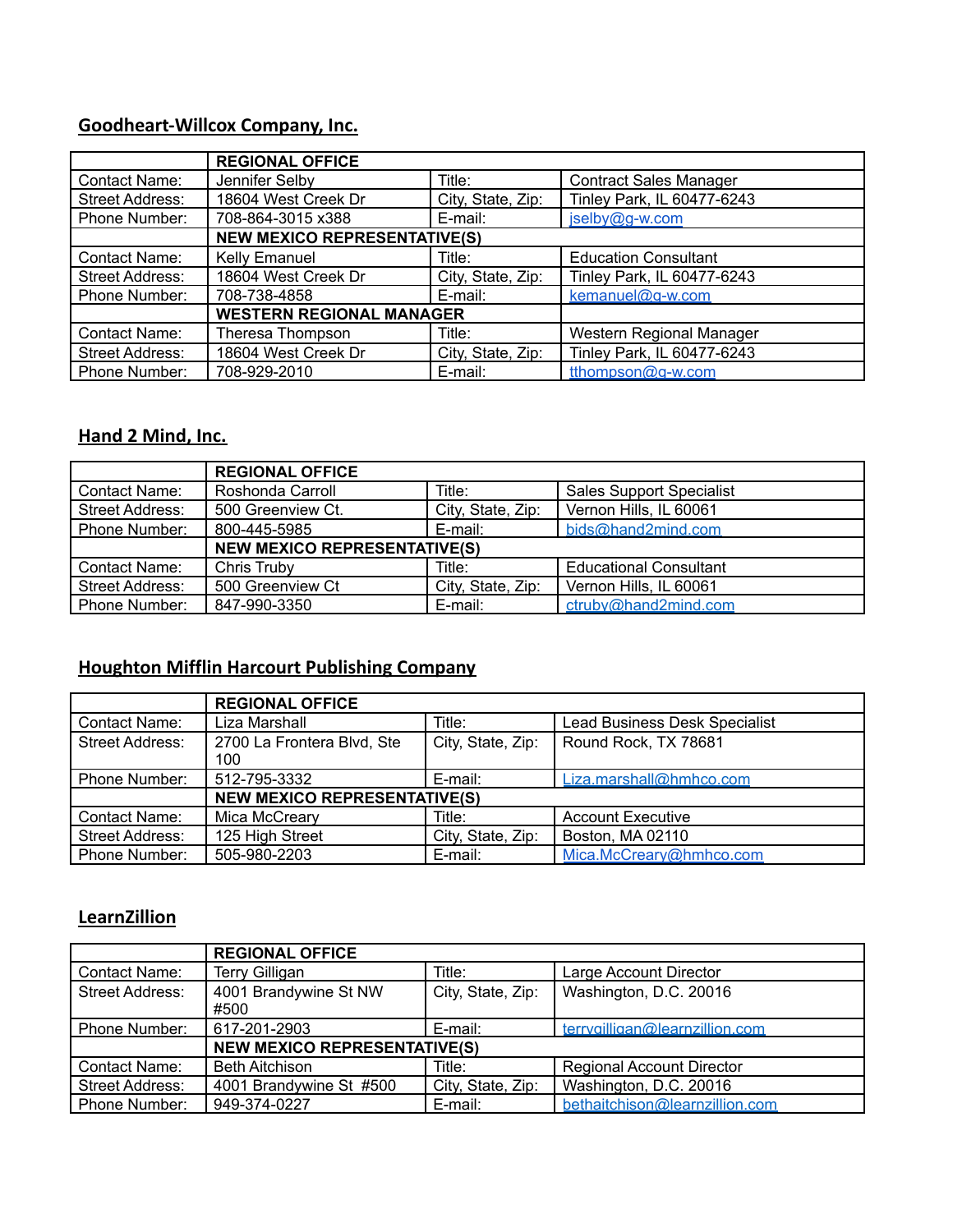#### **MBA Research and Curriculum Center**

|                        | <b>REGIONAL OFFICE</b>              |                   |                          |  |
|------------------------|-------------------------------------|-------------------|--------------------------|--|
| Contact Name:          | April J Miller                      | Title:            | VP, Product Development  |  |
| <b>Street Address:</b> | 1375 King Ave                       | City, State, Zip: | Columbus, OH 43212       |  |
| Phone Number:          | 614-486-6708 ext. 218               | E-mail:           | millera@MBAResearch.org  |  |
|                        | <b>NEW MEXICO REPRESENTATIVE(S)</b> |                   |                          |  |
| Contact Name:          | April J Miller                      | Title:            | VP, Product Development  |  |
| <b>Street Address:</b> | 1375 King Ave                       | City, State, Zip: | Columbus, OH 43212       |  |
| Phone Number:          | 614-486-6708 ext. 218               | E-mail:           | millera@BMBAResearch.org |  |

### **McGraw-Hill School Education, LLC**

|                        | <b>REGIONAL OFFICE</b>              |                   |                                        |
|------------------------|-------------------------------------|-------------------|----------------------------------------|
| Contact Name:          | Lisa Tullos                         | Title:            | <b>Bids &amp; Contracts Specialist</b> |
| <b>Street Address:</b> | 8787 Orion Place                    | City, State, Zip: | Columbus, OH 43240                     |
| Phone Number:          | 614-430-4692                        | E-mail:           | lisa.tullos@mheducation.com            |
|                        | <b>NEW MEXICO REPRESENTATIVE(S)</b> |                   |                                        |
| Contact Name:          | Aaron Springer                      | Title:            | Sales Representative                   |
| <b>Street Address:</b> | 6100 Mosquero PI NW                 | City, State, Zip: | Albuquerque, NM 87120                  |
| Phone Number:          | 505-220-3146                        | E-mail:           | aaron.springer@mheducation.com         |

## **Melior-Delaware, Inc. (d.b.a. Today's Class)**

|                        | <b>REGIONAL OFFICE</b>              |                   |                        |
|------------------------|-------------------------------------|-------------------|------------------------|
| Contact Name:          | David Boyes                         | Title:            | President              |
| <b>Street Address:</b> | 2700 Corporate Pkwy Ste<br>200      | City, State, Zip: | Birmingham, AL 35242   |
| <b>Phone Number:</b>   | 205-298-8312                        | E-mail:           | dboyes@todaysclass.com |
|                        | <b>NEW MEXICO REPRESENTATIVE(S)</b> |                   |                        |
| Contact Name:          | David Boyes                         | Title:            | President              |
| <b>Street Address:</b> | 2700 Corporate Pkwy Ste<br>200      | City, State, Zip: | Birmingham, AL 35242   |
| <b>Phone Number:</b>   | 205-298-8312                        | E-mail:           | dboyes@todaysclass.com |

#### **MidSchoolMath**

|                      | <b>REGIONAL OFFICE</b>              |                   |                         |
|----------------------|-------------------------------------|-------------------|-------------------------|
| Contact Name:        | Scott Laidlaw                       | Title:            | CEO & Co-Founder        |
| Street Address:      | P.O. Box 2276                       | City, State, Zip: | Taos, NM 87571          |
| Phone Number:        | 801-657-1035                        | E-mail:           | scott@midschoolmath.com |
|                      | <b>NEW MEXICO REPRESENTATIVE(S)</b> |                   |                         |
| Contact Name:        | Megan LeBleu                        | Title:            | Director of Curriculum  |
| Street Address:      | P.O. Box 2276                       | City, State, Zip: | Taos, NM 87571          |
| <b>Phone Number:</b> | 505-507-3141                        | E-mail:           | megan@midschoolmath.com |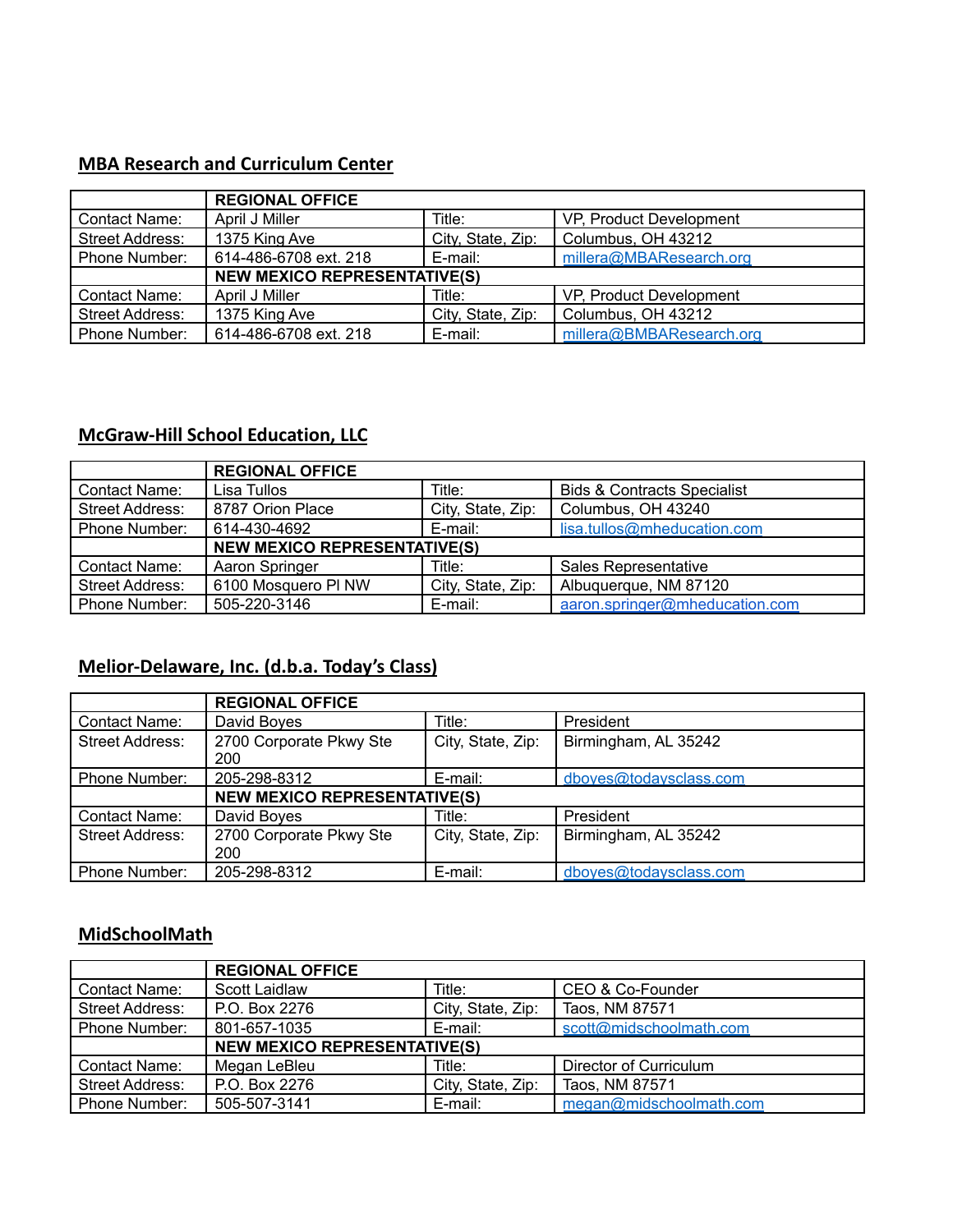#### **MIND Research Institute**

|                        | <b>REGIONAL OFFICE</b>              |                   |                                       |
|------------------------|-------------------------------------|-------------------|---------------------------------------|
| Contact Name:          | Eric Ursich                         | Title:            | <b>Strategic Partnership Director</b> |
| <b>Street Address:</b> | 5281 California Ave. Ste 300        | City, State, Zip: | Irvine, CA 92617                      |
| Phone Number:          | 303-328-1883                        | E-mail:           | eursich@mindresearch.org              |
|                        | <b>NEW MEXICO REPRESENTATIVE(S)</b> |                   |                                       |
| Contact Name:          | Eric Ursich                         | Title:            | <b>Strategic Partnership Director</b> |
| <b>Street Address:</b> | 5281 California Ave. Ste 300        | City, State, Zip: | Irvine, CA 92617                      |
| <b>Phone Number:</b>   | 303-328-1883                        | E-mail:           | eursich@mindresearch.org              |

#### **New Classrooms**

|                        | <b>REGIONAL OFFICE</b>                |                   |                                   |  |
|------------------------|---------------------------------------|-------------------|-----------------------------------|--|
| Contact Name:          | Jason Williams                        | Title:            | Vice President, District & School |  |
|                        |                                       |                   | Partnerships                      |  |
| Street Address:        | 1250 Broadway, 30 <sup>th</sup> Floor | City, State, Zip: | New York, NY 10001                |  |
| Phone Number:          | 212-920-6130                          | E-mail:           | jwilliams@newclassrooms.org       |  |
|                        | <b>NEW MEXICO REPRESENTATIVE(S)</b>   |                   |                                   |  |
| Contact Name:          | Rosa Pynes                            | Title:            | <b>Site Operations Manager</b>    |  |
| <b>Street Address:</b> | 1250 Broadway, 30 <sup>th</sup> Floor | City, State, Zip: | New York, NY 10001                |  |
| <b>Phone Number:</b>   | 505-240-0390                          | E-mail:           | rpynes@newclassrooms.org          |  |

#### **Origo Math**

|                        | <b>REGIONAL OFFICE</b>              |                   |                                      |
|------------------------|-------------------------------------|-------------------|--------------------------------------|
| Contact Name:          | Karen Smith                         | Title:            | <b>Contractual Sales Coordinator</b> |
| <b>Street Address:</b> | 4333 Green Ash Drive                | City, State, Zip: | Earth City, MO 63045                 |
| Phone Number:          | 888-674-4601                        | E-mail:           | adoption@origomath.com               |
|                        | <b>NEW MEXICO REPRESENTATIVE(S)</b> |                   |                                      |
| Contact Name:          | Cori Read                           | Title:            | New Business Resource Advisor        |
| Street Address:        | 4333 Green Ash Drive                | City, State, Zip: | Earth City, MO 63045                 |
| Phone Number:          | 469-919-9995                        | E-mail:           | c read@origomath.com                 |

### **Paradigm Publishing, LLC (d.b.a. Paradigm Education Solutions)**

|                        | <b>REGIONAL OFFICE</b>              |                   |                                       |
|------------------------|-------------------------------------|-------------------|---------------------------------------|
| <b>Contact Name:</b>   | Diana Levinson                      | Title:            | Manager, Channel Sales & Partner Dev. |
| <b>Street Address:</b> | 875 Montreal Way                    | City, State, Zip: | St. Paul, MN 55102                    |
| Phone Number:          | 866-684-4632                        | E-mail:           | diana.levinson@paradigmeducation.com  |
|                        | <b>NEW MEXICO REPRESENTATIVE(S)</b> |                   |                                       |
| <b>Contact Name:</b>   | Diana Levinson                      | Title:            | Manager, Channel Sales & Partner Dev. |
| <b>Street Address:</b> | 875 Montreal Way                    | City, State, Zip: | St. Paul, MN 55102                    |
| Phone Number:          | 866-684-4632                        | E-mail:           | diana.levinson@paradigmeducation.com  |